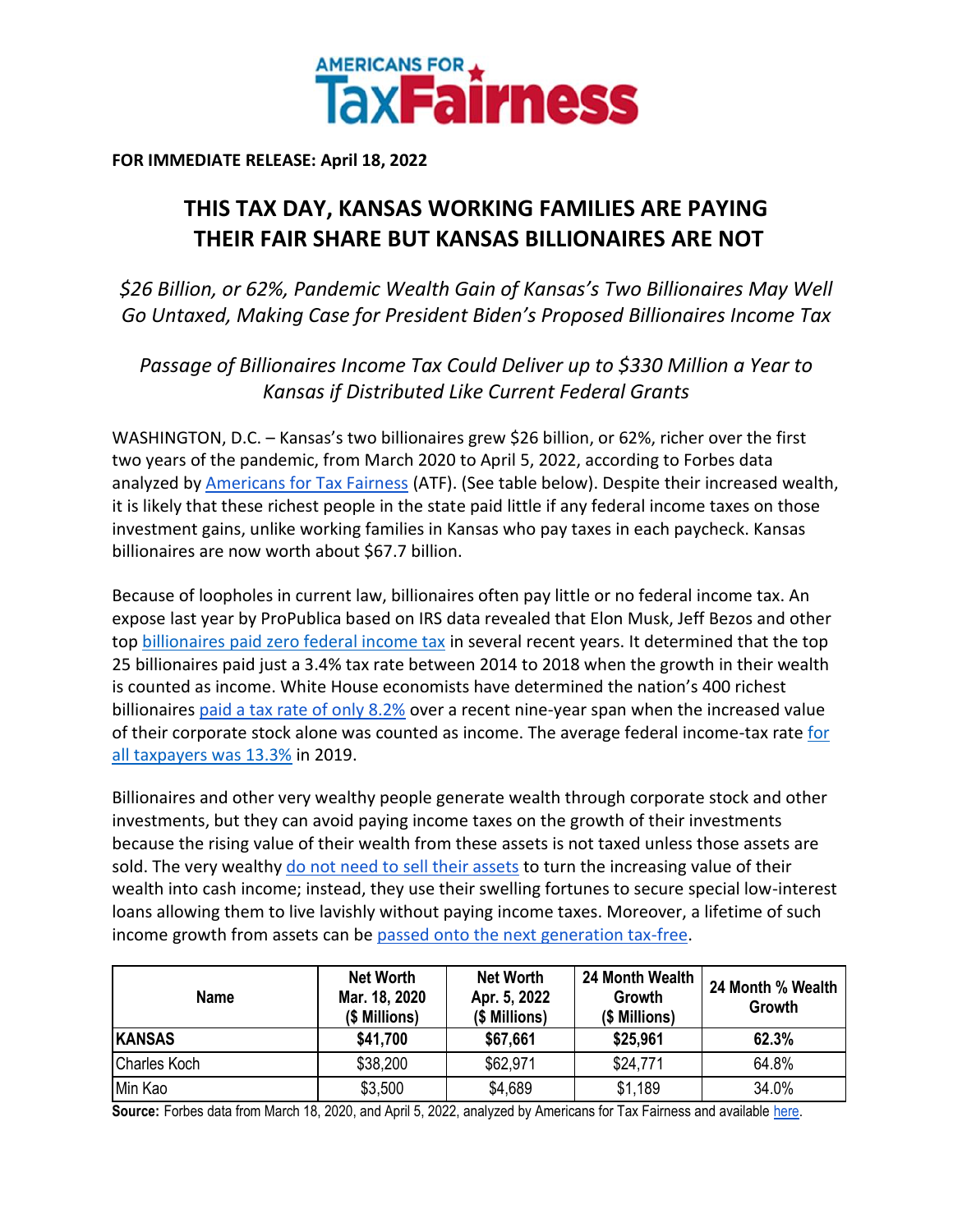Congress can close this massive tax loophole through a billionaires income tax, such as [proposed recently by President Joe Biden](https://www.whitehouse.gov/omb/briefing-room/2022/03/28/presidents-budget-rewards-work-not-wealth-with-new-billionaire-minimum-income-tax/) and [e](https://www.finance.senate.gov/chairmans-news/wyden-unveils-billionaires-income-tax)arlier by Sen. Ron Wyden (D-OR), the Senate's [chief tax writer.](https://www.finance.senate.gov/chairmans-news/wyden-unveils-billionaires-income-tax) A comparison of the two proposals can be foun[d](https://docs.google.com/document/d/1VdQTBEMGB2dHRGIt823stOBmIdul86-N7fYAQWxp-wU/edit?usp=sharing) [here.](https://americansfortaxfairness.org/issue/comparison-biden-wyden-billionaires-income-tax-proposals-short/)

Both proposals would tax investment gains of the superrich more like the wages of workers are taxed now. Requiring billionaires to pay a fairer share on the growth in value of their assets would make the tax system more equitable and generate revenue that would greatly benefit the economy and increase services and opportunities for millions of Americans.

The public overwhelmingly favors a billionaires income tax: 64% of respondents in a recen[t](https://docs.google.com/document/d/1AhWvucOLV2qY6izLkZvHpPig6DDmdFaCbmeM-5E65Xw/edit) [national poll](https://docs.google.com/document/d/1AhWvucOLV2qY6izLkZvHpPig6DDmdFaCbmeM-5E65Xw/edit) supported Senator Wyden's plan. (President Biden's plan was not tested in this poll.)

The billionaires income tax proposed by President Biden would [raise about \\$361 billion](https://americansfortaxfairness.org/issue/comparison-biden-wyden-billionaires-income-tax-proposals-short/) over 10 years and the version proposed by Sen. Wyden would raise \$557 billion over 10 years. Nationally, it could do a great deal to hel[p](https://americansfortaxfairness.org/issue/6-ways-spend-revenue-billionaires-income-tax/) [lower costs for working families](https://americansfortaxfairness.org/issue/6-ways-spend-revenue-billionaires-income-tax/) by funding access to affordable healthcare and lower housing costs, ensuring the expanded Child Tax Credit benefits that recently expired could be extended for another four years, significantly lower the cost of childcare for working families and more.

**If that revenue was distributed to the states based on historical levels of federal grants to state budgets, Kansas [could gain](https://docs.google.com/spreadsheets/d/1uMGQ0_Ow8ssIrktfYIvIQZwB44zOHf82ILpvh5kzWUI/edit?usp=sharing) about \$215 million or \$330 million a year for 10 years, respectively, from the Biden and Wyden billionaires tax plans.** This is based on budget data from the National Association of State Budget Officers. Between 2019 and 2021, federal grant funds made up an average of about 27% of Kansas's state budget.

Federal grant funds to states [pay for numerous programs and services:](https://www.cbpp.org/research/state-budget-and-tax/federal-aid-to-state-and-local-governments) healthcare (Medicaid and CHIP), childcare, food and nutrition (SNAP, WIC), education (Head Start, Title I and IDEA), housing, transportation (highways, airports, and mass transit), public safety and much more. These funds represent nearly one-third of state budgets on average and nearly one-quarter of state and local budgets combined. Additional funds generated by a billionaires income tax could be used to lower costs to the state's working families for vital services like healthcare, childcare and housing.

The potential of \$215 million or \$330 million a year in federal grants [would add about](https://docs.google.com/spreadsheets/d/1uMGQ0_Ow8ssIrktfYIvIQZwB44zOHf82ILpvh5kzWUI/edit?usp=sharing) 1.1% or 1.8% to the state's budget, respectively, based on an average of the state's budgets between 2019 and 2021.

"The failure to tax increases in billionaire wealth from skyrocketing corporate stock and other investments is the worst loophole in our loophole-ridden tax code. Workers pay tax on their income all year, every year. Simple justice demands that billionaires do the same," said **Frank Clemente, executive director of Americans for Tax Fairness**. "Congress should close this loophole in the legislation members are now negotiating to help families cope with rising prices and make major investments in clean energy, all paid for by more fairly taxing the rich and corporations."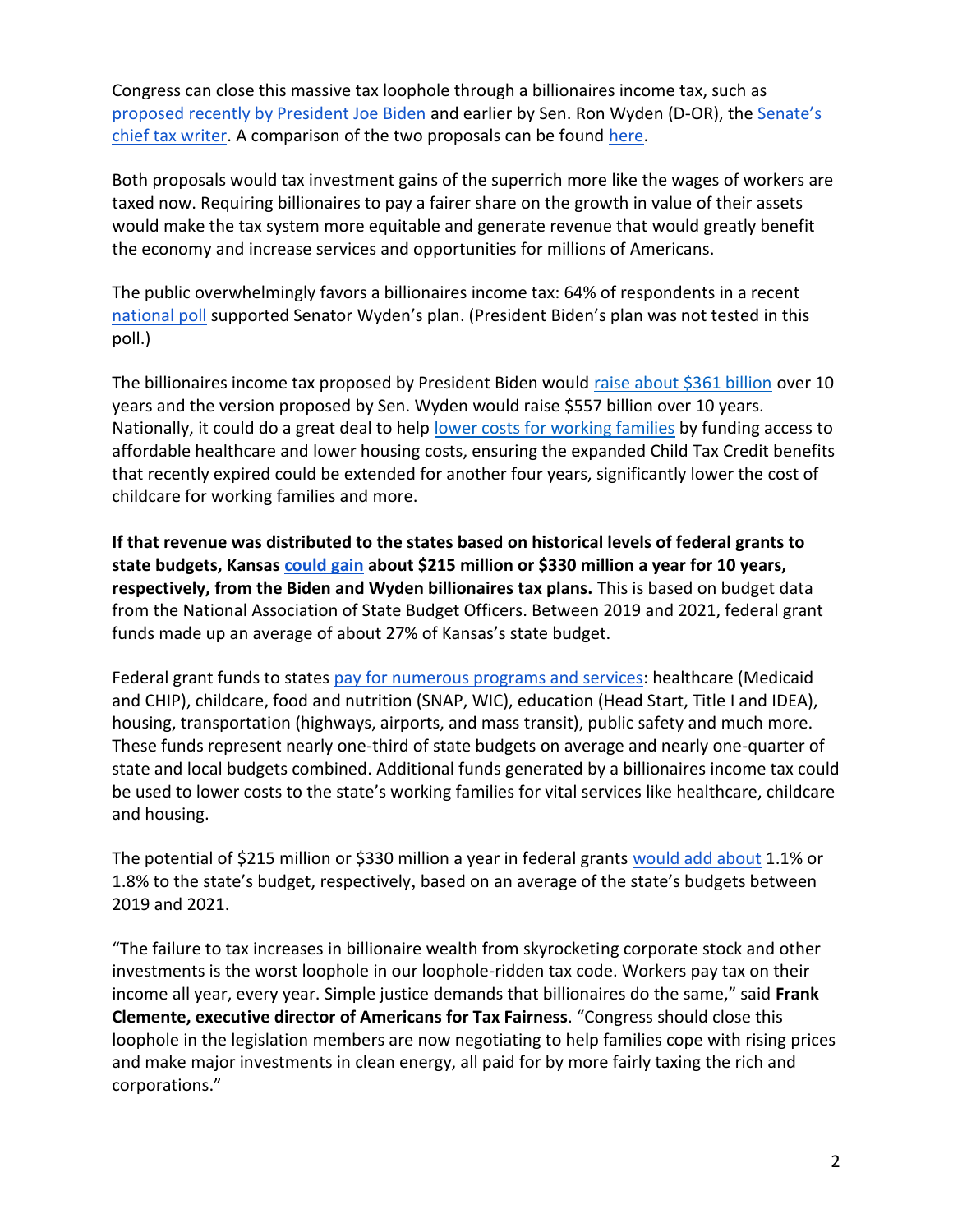Over the two years since the national COVID emergency was announced in March 2020, the wealth of America's billionaires has climbed by \$2 trillion, or 70%, to a total of **\$5 trillion, as of April 5**. The total number of billionaires has increased from **614 to 741**. [\[See national table\]](https://docs.google.com/spreadsheets/d/1MksOhwmIojtZihAmPcfcYeaGoG3FOFZmiKUza1dIRD4/edit?usp=sharing) Among the notable increases in wealth:

- **Elon Musk:** The driving force behind Tesla and SpaceX saw his wealth skyrocket by over 11-fold, or \$266 billion, to settle at \$290 billion.
- **Jeff Bezos:** The man who started Amazon is now worth nearly \$190 billion, after an \$77 billion leap in wealth during the pandemic.
- **Larry Page and Sergei Brin:** The Google co-founders saw their wealth climb more than 133% -- and are now worth \$119 billion and \$114 billion, respectively.

This billionaires' bonanza has played out against the pandemic pall: 771,200 Kansas residents have contracted COVID-19 and 8,413 have died from it. Many small businesses have closed, daily life has been disrupted and the cost of everything from housing to gas has consumed a greater share of household incomes. Although prompt and ample federal action prevented much worse economic consequences from COVID and helped to speed recovery, businesses and families will once again face perils as many of these interventions expire shortly.

Millions of families, for instance, could face steep increases in healthcare premiums or [loss of](https://www.nytimes.com/2022/04/04/opinion/covid-medicaid-loss.html)  [insurance coverage](https://www.nytimes.com/2022/04/04/opinion/covid-medicaid-loss.html) in the second half of this year as pandemic responses fall away:

- **Medicaid Coverage:** Early in the pandemic, as millions of Americans lost jobs and healthcare coverage, Congress passed the bipartisan Families First Coronavirus Response Act that covered many more people. The federal government increased matching funds to states and ensured that Medicaid enrollees would be continuously covered through the duration of the public health emergency. Once the public health emergency expire[s](https://www.urban.org/sites/default/files/2022-03/what-will-happen-to-medicaid-enrollees-health-coverage-after-the-public-health-emergency_1_1.pdf)—which it is expected to do this year—as many as 13 million people [could lose health coverage](https://www.urban.org/sites/default/files/2022-03/what-will-happen-to-medicaid-enrollees-health-coverage-after-the-public-health-emergency_1_1.pdf) over the next 12 months. In Kansas about 40,000 of the state's 396,[0](https://www.medicaid.gov/medicaid/program-information/medicaid-and-chip-enrollment-data/report-highlights/index.html)00 [Medicaid patients](https://www.medicaid.gov/medicaid/program-information/medicaid-and-chip-enrollment-data/report-highlights/index.html) could lose their coverage, according to an Urban Institute study (see table 2).
- **Closing the Medicaid Coverage Gap**: COVID relief measures in 2020 and 2021 provided opportunities for a dozen states, including Kansas, to [finally implement Medicaid](https://www.cbpp.org/research/health/house-bill-gives-states-incentive-to-quickly-expand-medicaid-cover-millions-of)  [expansion](https://www.cbpp.org/research/health/house-bill-gives-states-incentive-to-quickly-expand-medicaid-cover-millions-of) under the Affordable Care Act (ACA) by providing 100% matching funds from the federal government to cover the cost.
- **Affordable Care Act (ACA) Coverage:** Congress and the Biden Administration also took action to make private insurance more affordable during COVID by passing the American Rescue Plan, which provided enhanced premium assistance to help more people buy ACA coverage. This resulted i[n](https://www.whitehouse.gov/briefing-room/statements-releases/2022/03/10/during-week-of-anniversary-of-american-rescue-plan-biden-harris-administration-highlights-health-insurance-subsidies-that-promoted-critical-increases-in-enrollment-and-cost-savings/) [record high enrollment](https://www.whitehouse.gov/briefing-room/statements-releases/2022/03/10/during-week-of-anniversary-of-american-rescue-plan-biden-harris-administration-highlights-health-insurance-subsidies-that-promoted-critical-increases-in-enrollment-and-cost-savings/) in insurance marketplace plans this year. However, the enhanced premium assistance that saved individuals over \$800 last year, will expire at the end of 2022 if Congress does not take action. This will pric[e](https://tcf.org/content/commentary/american-rescue-plans-premium-assistance-must-made-permanent/?agreed=1) [millions nationwide out of coverage,](https://tcf.org/content/commentary/american-rescue-plans-premium-assistance-must-made-permanent/?agreed=1) among them many of the roughly 89,000 [ACA policy holders](https://www.kff.org/health-reform/state-indicator/marketplace-enrollment/?currentTimeframe=0&sortModel=%7B%22colId%22:%22Location%22,%22sort%22:%22asc%22%7D) in Kansas.

Continuing affordable healthcare coverage for millions of America's working families [would cost](https://www.cbo.gov/system/files/2021-12/57673-BBBA-GrahamSmith-Letter.pdf)  [about \\$50 billion a year](https://www.cbo.gov/system/files/2021-12/57673-BBBA-GrahamSmith-Letter.pdf). That cost could be covered by Sen. Wyden's tax on just the nation's 700 or so richest households, preventing tens of thousands of Kansas residents from losing health care.